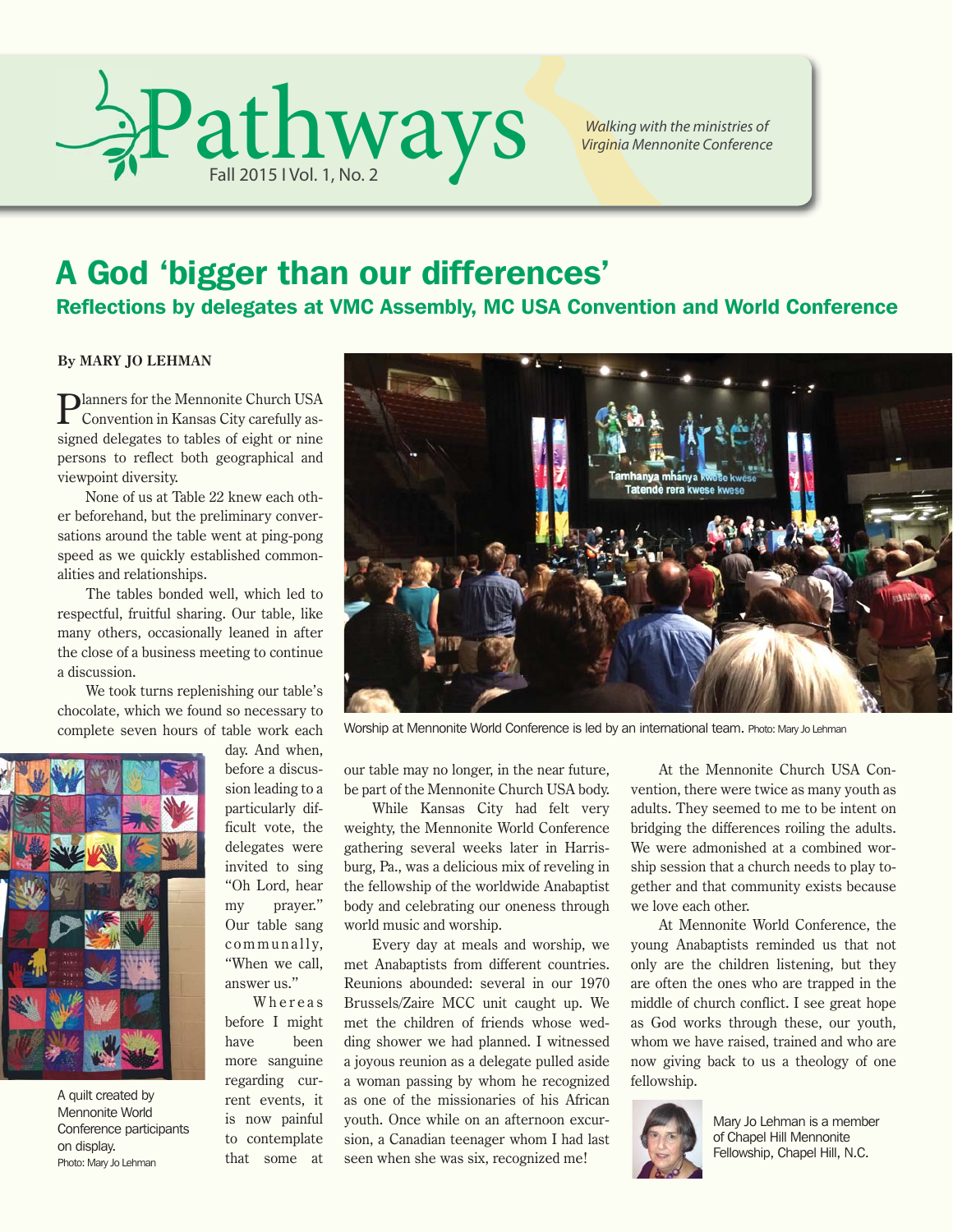# Intrigued and challenged by our 'Jerusalem' events

#### **By ELROY MILLER, CONFERENCE MODERATOR**



 $\prod$  left both<br>Virginia M e n n o n i t e C on ference (VMC) Assembly and Mennonite Church USA Convention in Kansas City feeling deeply moved

by the worship experiences with emphasis on what it means to live like Jesus during challenging times.

I was intrigued by the notion that holiness and unity aren't just two dynamic concepts on a continuum, but rather "two sides of the same coin." Both must be experienced in context of the other to fully appreciate their meaning.

As moderator of VMC I asked the following questions: "What in the world can the church of Jesus Christ, including VMC, do in the face of the sea-change going on in our society and church?"

"How are we, traditionalists and progressives—for lack of better terms—going to "forebear" with each other? How can we restrain ourselves from the temptation of judging each other's motives and behavior over the society's changing legal definition of marriage?"

### Pastoral transitions

**Bill Eberly,** Eastern District, approved for licensing (LTO) as pastor of Powhatan Mennonite Church.

**Brad Kolb,** Northern District, approved for a change from licensed (LTO) to ordained (OAC), as associate pastor at Grace Mennonite Fellowship.

**Aaron Kauffman**, Administrative/Leadership Cluster, approved for a change from licensed for special ministry (LSM) to ordained (OSM), as president of Virginia Mennonite Missions.

**Mark Landis,** Northern District, approved for a change in status from active (OAC) to retired (ORE).

**Richard Keeler,** Harrisonburg District, approved for a change from ordained overseas (Trindidad & Tobago) to inactive (OIN).

**The outcome may not be what we personally would like to see, but I can't imagine just walking away and avoiding the hard work of being church to each other.**

"How can we live incarnationally when our differences go so deep?"

In the face of these differences, it seems to me we are foremost called to pray about the sea-change we are facing. This change will impact us all in the future one way or another.

The church is also called to discern how best to respond to the inevitable changes that are coming from society's changing definition of marriage. In his book *The Way of Transition* (2001, p.2), William Bridges writes that "most people don't resist change." We change jobs, adjust to a new boss, accommodate a new baby, lose a loved one or move from one country to another.

However, he notes, "we resist transition, the process of letting go of the way things used to be and then taking hold of the way they will subsequently become." In coming to terms with transition, we face the truth about our differences; we engage in prayerful conversation and discernment of scripture and culture, and come to some understanding about finding our way forward.

| 13. Publication Title                                                           |       |                                                                                                                                                                   |       | 14. Issue Date for Citry                                       |
|---------------------------------------------------------------------------------|-------|-------------------------------------------------------------------------------------------------------------------------------------------------------------------|-------|----------------------------------------------------------------|
| Pathways                                                                        |       |                                                                                                                                                                   |       | Fall 2015                                                      |
| 15. Extent and Nature of Circulation                                            |       |                                                                                                                                                                   |       | Average No. Copies<br>Each Issue During<br>Proceding 12 Months |
| a. Total Number of Copies (Net press run)                                       | 3,525 |                                                                                                                                                                   |       |                                                                |
| b. Paid<br>Circulation<br>(By Mail<br>aict.<br>Outside<br>the Mail              | (11)  | Mailed Outside-County Paid Subscriptions Stated on PS Form 3541 (Include paid<br>distribution above nominal rate, advertiser's proof copies, and exchange copies) |       |                                                                |
|                                                                                 | (2)   | Maled in County Paid Subscriptions Stated on PS Form 3541 (Include paid<br>distribution above nominal rate, advertiser's proof copies, and exchange copies).      |       |                                                                |
|                                                                                 | ail   | Paid Distribution Outside the Mails Including Sales Through Dealers and Carriers.<br>Steel Vendors, Counter Sales, and Other Paid Distribution Dutcate USPS*      |       |                                                                |
|                                                                                 | (41)  | Paid Distribution by Other Classes of Mail Through the USPS<br>In a. First-Class Mail'?                                                                           |       |                                                                |
| c. Total Paid Distribution (Sum of 15b (1), (2), (3), and (4))                  |       |                                                                                                                                                                   |       | 0<br>(no paid                                                  |
| d. Free or<br>Nominal.<br><b>TEMA</b><br>(By Mail<br>and<br>Ourside<br>the Mail |       | (1) Free or Nominal Rate Outside-County Copies Included on PS Form 3541                                                                                           |       | 1.739                                                          |
|                                                                                 |       | Distribution ((2) Free or Normhal Rate In-County Copies Included on PS Form 3541                                                                                  |       |                                                                |
|                                                                                 | cm    | Free or Nominal Rate Copies Mailed at Other Classes Through the USPS<br>on a First-Class Mail:                                                                    |       |                                                                |
|                                                                                 |       | (4) Free or Nominal Rate Distribution Outside the Mail (Carriers or other means)                                                                                  |       | 1.748                                                          |
| e. Total Free or Nominal Rate Distribution (Sum of 15d (1), (2), (3) and (4))   |       |                                                                                                                                                                   |       | 3.487                                                          |
| 1. Total Distribution (Sain of 15c and 15e)                                     |       |                                                                                                                                                                   | 3.487 |                                                                |
| c. Copies not Distributed /See Instructions to Publishers #4 (page #3))         |       |                                                                                                                                                                   |       | 38                                                             |
| h. Total (Sum of 15f and gl.                                                    |       |                                                                                                                                                                   |       | 3.525                                                          |
| i. Percent Paid<br>/15c divided by 15f times 1001                               |       |                                                                                                                                                                   | ū     |                                                                |

The outcome may not be what we personally would like to see, but I can't imagine just walking away and avoiding the hard work of being church to each other.

We do what the Apostle Paul admonishes us to do, amongst other things, in Romans 12:1-18—

- *"Offer your bodies as living sacrifices, holy and pleasing to God"* (v.1)
- *Be transformed by the renewing of your mind"* (v.2)
- *"Test and approve what God's will is"*  (v.2)
- *"Think of yourself with sober judgment"*  (v.3)
- *"Be devoted to one another in brotherly (sisterly) love"* (v.10)
- *"Be joyful in hope, patient in affliction, faithful in prayer"* (v.12)
- *"Practice hospitality,"* (v.13)
- *"Be willing to associate with people of low position,"* (v.16)
- *"As far as it is possible, live at peace with everyone."* (v.18)

### Financial report

**Reporting: September 1, 2014 to August 31, 2015**

| budget        | \$246,000  |
|---------------|------------|
| expenses      | \$251,562  |
| <i>income</i> | \$243,594  |
| net           | ( \$7,969) |

#### Pathways Fall 2015 – Volume 1, Number 2

© 2015 by Virginia Mennonite Conference. *Pathways* is published quarterly to connect congregations to the ministries of VMC. Application to mail at periodicals postage prices is pending at Harrisonburg, VA.

Editor & Designer: Jon Trotter Assistant Editor: Anieta McCracken

*Pathways* is distributed free to each household of supporting congregations. To join mailing list, contact: *Pathways* (540) 434-9727 • (800) 707-5535 info@virginiaconference.org Website: virginiaconference.org

POSTMASTER Send address changes to: Pathways 901 Parkwood Dr., Harrisonburg, VA 22802.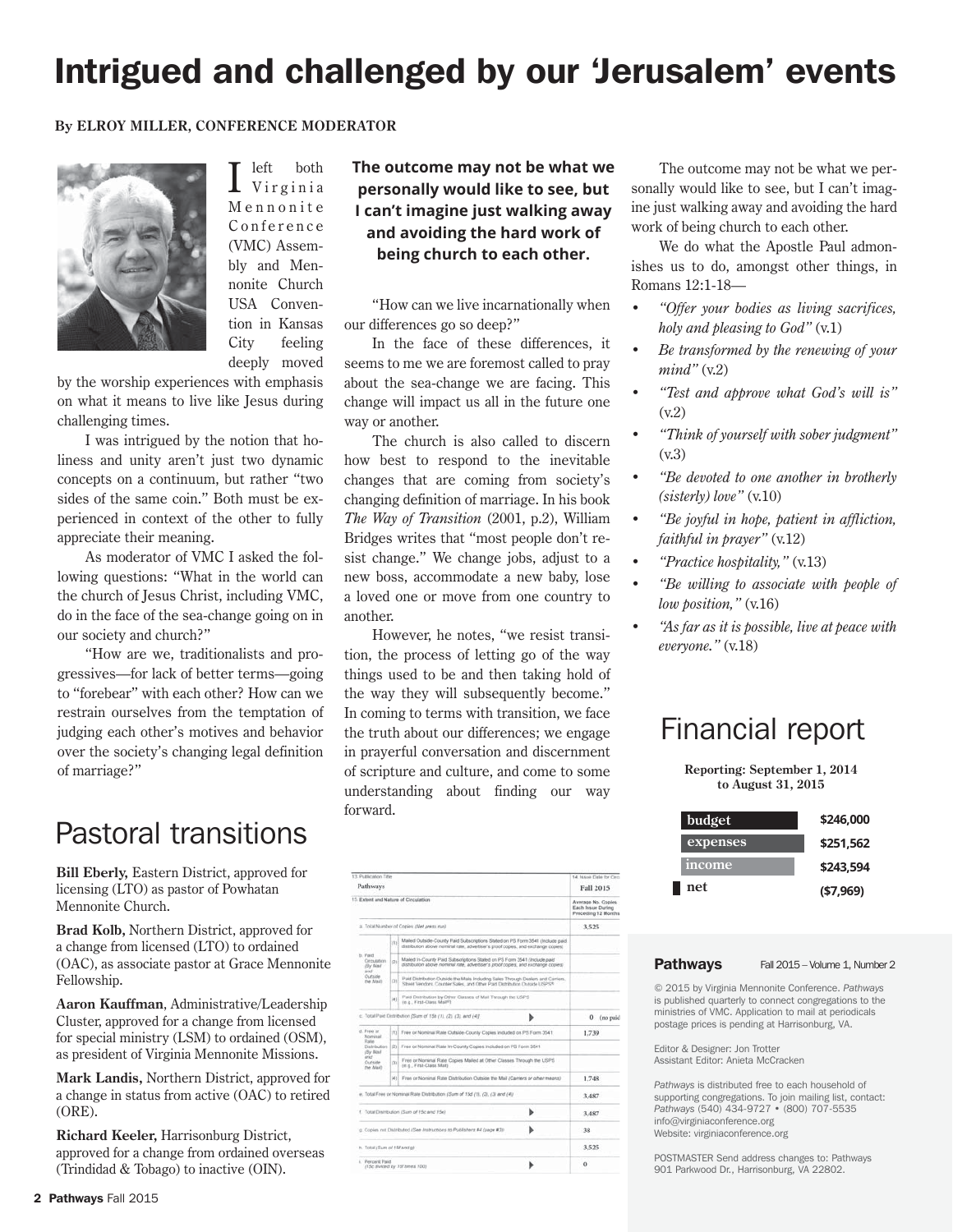# Convention: facilitating difficult table conversations

#### **By LOREN SWARTZENDRUBER**

 $\mathbf{W}$ ith the exception of two Mennonite Church USA Conventions, I have been present as a pastor or as an employee of a denominational agency or institution for the last 40 years. Kansas City 2015 was the first time I served as a delegate, in this case appointed by Virginia Mennonite Conference.

I also served as a table group leader in the delegate sessions. Because of my role as a delegate and other responsibilities on behalf of EMU, I did not attend as many of the worship services as usual, nor did I attend any seminars.

As has been reported extensively by others, this was one of the more challenging delegate sessions in my memory, largely because of the two resolutions related to LGBT individuals and how the church will "welcome" them or not. My perspective as an institutional president was different from that of most other delegates in that I had in mind our students, faculty, and staff, the majority of whom are in favor of greater inclusion.

I was grateful for the orientation session provided for table group leaders. The process outlined for voting, a combination of consensus testing and Robert's Rules of Order, seemed straightforward and helpful, but the implementation of the process was not smooth and created considerable confusion. Because we have used the consensus testing process at EMU in recent years, it was not difficult for me to explain to our table group what was expected, but I doubt that was the case at many tables.

It was not surprising to me that Pink Mennos would be very visible and active at the convention and I was not surprised when a small group interrupted the delegate session. In my mind, the church has to find ways to invite folks to the table who want to participate. We have to find better ways to hear their stories.

The two primary resolutions relative to same-sex questions were viewed by many as contradictory and confusing, depending on the potential outcomes of the votes. I think we will continue to see that confusion play itself out going forward as congregations and conferences make decisions regarding future participation in the denomination. All sides will tend to point to one resolution or the other as the foundation for their positions. I was personally gratified that the "forbearance" resolution passed, and did so by a substantial margin.

My table group was diverse but not extremely so, and it was a good group to lead. No one threatened to leave the table discussions. One delegate did not participate on the first afternoon and excused himself early from one session to attend a seminar.

I know from conversations that a few delegates at other tables participated only when the votes were taken on the controversial issues but chose not to be present for the conversations. I wish there was a way to prevent that from happening.

Some delegates were present and representing congregations that had already decided they would be leaving Mennonite Church USA. In my mind, that lacks integrity and should not have been the case. That said, I doubt those votes were material in the total scheme of things.

Overall, I enjoyed the Convention and my role in it, perhaps more than I might have expected.



Loren Swartzendruber is President of Eastern Mennonite University, Harrisonburg, Va.

# God met us at Table 80

#### **By PHIL KNISS**

The work we had to do weighed heavily<br>
on those of us around Table 80 at Mennonite Church USA Convention in Kansas City.

We were carefully prepared for our work of "spiritual discernment," and were reminded often throughout the delegate assembly to work in a spirit of prayerful openness to each other and to the Holy Spirit. God met us there at Table 80.

We had deep differences between us, but the Spirit enabled us to listen and learn from each other as we honestly shared our hearts and our convictions. In the end, we did not come to agreement. But we did grow in our mutual understanding.

In between the hard conversations, we did other things together. We joined our voices in song. We prayed for each other.

We heard inspiring stories of the church engaged in God's mission.

There was also pain, anxiety, and sometimes chaos in our gathered deliberations (especially when the entire delegate body tried to work collectively with one moderator doing her best to lead 800 delegates toward points of decision on contested issues).

Decisions did not always unfold in a neat and orderly manner. No doubt some things would be done differently, if given another chance.

But even in the chaos of the moment, I saw God present and at work. Prayer companions stayed at the perimeter of the hall throughout, praying for us all. They visibly attended to what was happening, and offered it to God in prayer. At some of the

### **"I'm grateful to be part of a church that expects God to be present and at work, even in chaos..."**

more tense moments, I saw their hands raised in fervent prayer. And when some people were so pained by the proceedings that they had to walk away from the tables, I saw them being met by these praying companions and holding impromptu prayer circles at the edges of the hall.

I'm grateful to be part of a church that expects God to be present and at work, even in chaos, even when we fumble and don't get everything right the first time (or the second, or third times). May we keep opening ourselves to the God of abundant grace.



Phil Kniss is lead pastor of Park View Mennonite Church, Harrisonburg, Va.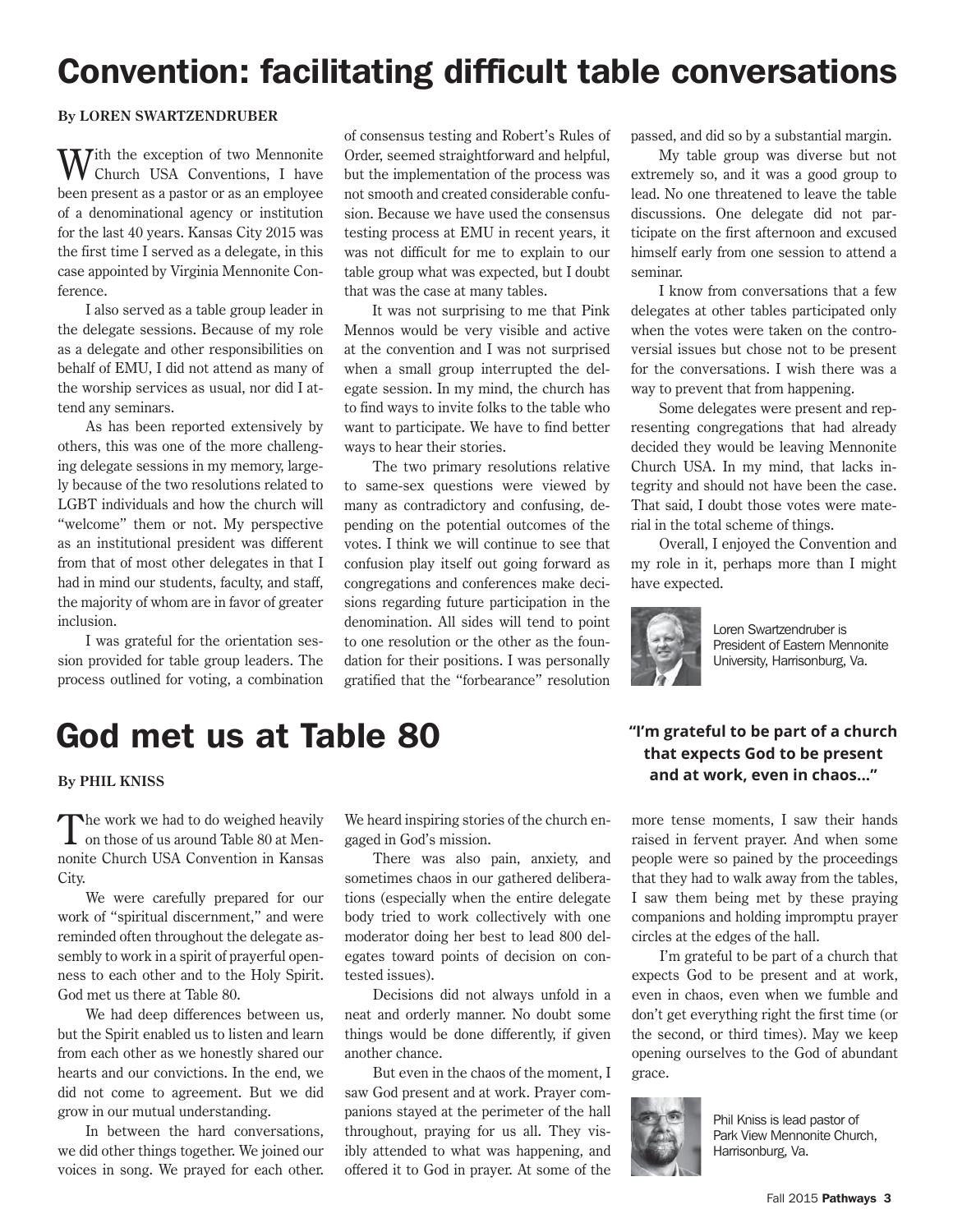

James and Aldine Musser with Bishop John Nyagwegwe and his son, Alberto Othuon. Courtesy of author

# Mennonite World Conference connects father and son

#### **By ALDINE MUSSER**

Alberto Othuon, a third generational Mennonite from Tanzania, currently worships at Stephens City Mennonite Church. The 16th Global Assembly of Anabaptists brought his father to Harrisburg, Pa., from Tanzania for international worship and fellowship with 7,500 Mennonites from 65 countries.

His father, Bishop John Nyagwegwe, has been walking with God (the Mennonite World Conference theme) for a long time. He serves in the town of Shirati, Rorya District of the North Mara region. He operates in 28 villages, in seven wards.

Lancaster County missionaries started the Mennonite Church in East Africa in Shirati in 1934. The church is more than 80 years old now and has more than 19,350 members. They currently have partnerships with Eastern Mennonite Missions, Mennonite Central Committee and MEDA, the Mennonite Economic Development Agency. Bishop John recognized that we do more together than any of us can do alone.

Credentialed leaders: a VMC Pastoral **EVENTS** VMC EVENTSLeadership Consultation on "Same-Gender Attraction, Relationship, Lifestyle," will be November 9-11 at Lindale Mennonite Church, Harrisonburg, Va. VMC Cost is \$40. RSVP at (540) 434-9727 or anieta.mccracken@virginiaconference.org

Bishop John Nyagwegwe preached using the text of John 17 at Stephens City Mennonite Church, where 25% of the congregation attended MWC and one member, Melody Musser, is currently living in Burundi. She led a workshop.

Nyagwegwe titled his sermon "Unity and Love," emphasizing the unity that was visible through the love for our global sisters and brothers at MWC. The church's unity is important to its mission. He said he wants and needs to be in relationship with Christians from other countries.

MWC was an experience where we felt "all are one" in Christ. We are part of the body of Jesus together. The "Fresh Eating" class prepared a lunch from the vegetables in the Musser garden for all to enjoy after the worship service.



Aldine Musser is co-pastor of Stephens City Mennonite Church, Stephens City, Va.

The **VMC Ministry Retreat** will be February 26-28 at Williamsburg Christian Retreat Center. The speaker will be Dr. John Roth, professor of history at Goshen College. More details and a registration form will be forthcoming.

# A Kingdom large enough for all

#### **By DAVID KING**

had the privilege of serving as a delegate from Virginia Conference at the Mennonite Church USA convention in Kansas City. I have been attending conventions for 22 years, but this was the first time I was a delegate. It was also probably the first time I engaged more in the adult convention than in the youth part.

While the work of the delegates was very taxing and at times frustrating, I experienced an expanded view and perspective on God's work among his people. I can become insular and focused only on the silo around me including my congregation, employment and community. And too often in the silo, I only invite those with whom I am familiar or have the most in common.

Sitting with, listening to and praying for the diverse group of individuals people around my table opened my eyes in new ways to the rich and colorful diversity of members of Christ's Kingdom here on earth.

In the moments of frustration that sometimes reached fever pitch in our efforts to mix church discernment and business, the richness of our table reminded me that God is bigger than our differences.

In reflecting on my table experience, I realized that we focused more on what we had in common than the areas of our differences.

It also caused me to realize that my focus should be on my relationship to Christ and those in my congregation and community. I should worry less about what people are doing in other contexts and areas of the country and world.

They are seeking to be followers of Christ in their own context, and I am doing the same in my context. They might be quite different. The kingdom of God is large enough for all of us.



David King is a member of Conference Council representing Northern District.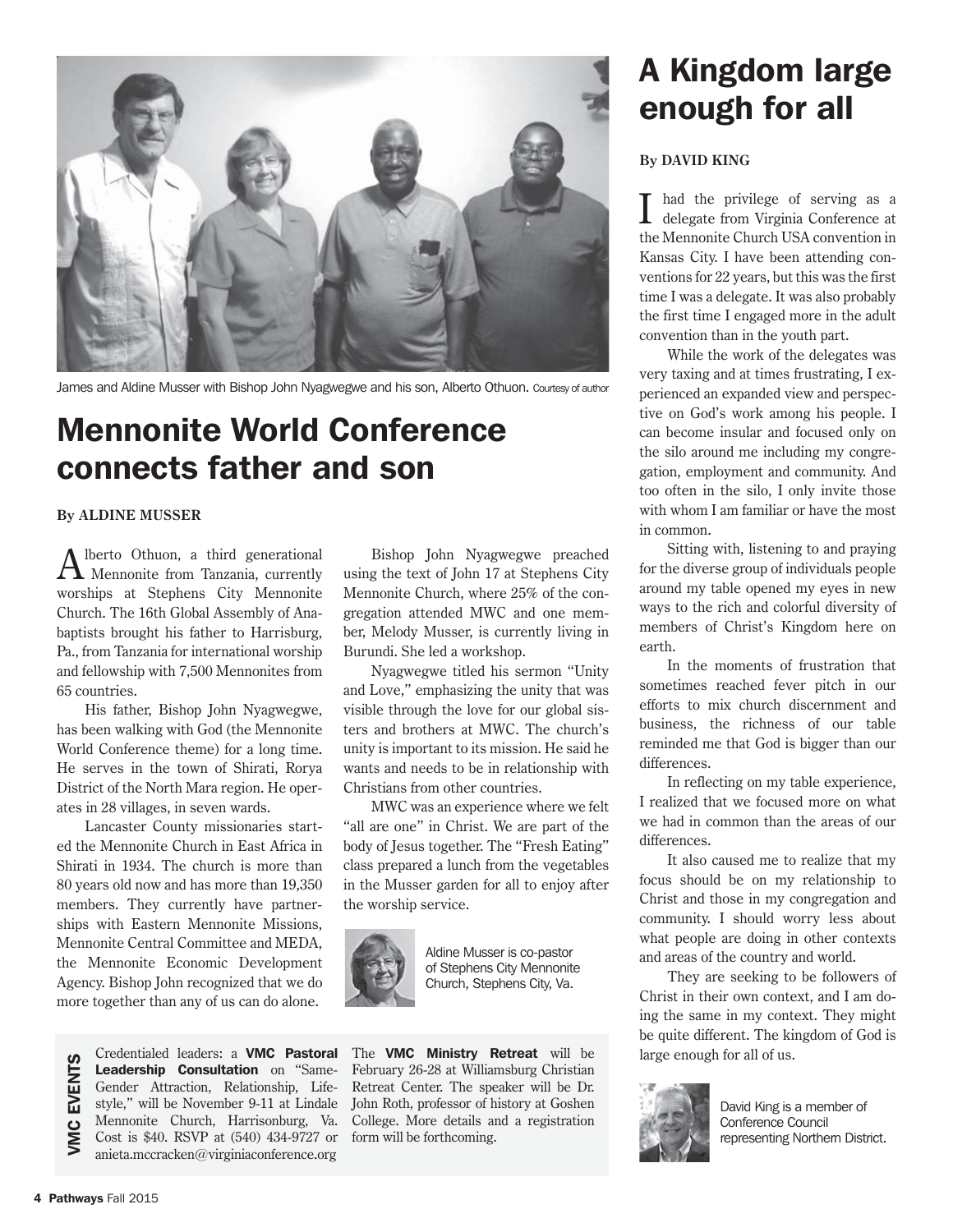# Leaving room for the Holy Spirit in our deliberations

#### **By AARON KAUFFMAN**

It was a privilege to attend Kansas City<br>2015 and serve as a delegate for Virginia **1** 2015 and serve as a delegate for Virginia Mennonite Conference. Convention was an invigorating learning experience and a welcome opportunity to renew relationships and build new ones with people from across the church. Nearly all of my time and energy revolved around serving as a delegate, with little left for seminars or worship services. Nevertheless, I found the delegate experience to be worshipful work.

I deeply appreciated the facilitation of the delegate sessions. The discernment process for each resolution was prayerful, discussion around table groups was respectful, and leadership was patient and clear. And the results were not always predictable. For example, the resolution on Israel-Palestine was met with a few key objections during the open microphone time, enough to sway the delegates and table the resolution. Obviously, well-chosen comments both in table groups and from the microphones have the power to influence the delegate body.

Is that fancy politicking or the work of the Holy Spirit? It's not always easy to tell. But I agree with my colleague, Nelson Okanya, President of Eastern Mennonite Missions, who said to me, "You have to

#### **I wholeheartedly trust that over time, God's truth will win out.**

leave room for the Holy Spirit to show up in our deliberations."

The passage of the Membership Guidelines also came as a surprise. After the resolution on Forbearance passed, I sensed that a great deal was riding on the Membership Guidelines resolution, including the continued fellowship of many congregations, or even entire conferences and constituent groups. Earlier that day, Nicolas Angustia, a senior leader of Iglesia Menonita Hispana, had represented the views of the majority of Hispanic pastors, sharing their strong convictions regarding both Scripture's standards for sexuality and God's transforming grace. "We cannot be more tolerant than God," he said. Other delegates spoke with equal passion about their desire for full LGBT inclusion.

Despite this heightened tension at the microphones, I can attest to the deference and care with which we treated one another in my table group. That atmosphere allowed me to feel comfortable conveying both my sympathy for different perspectives, as well as my commitment to the church's traditional understanding of sexual ethics. At



Delegates stand for an invocation by Elizabeth Albrecht Soto, Moderator of Mennonite Church USA. Church, Broadway, Va. Photo by Aaron Kauffman

both my table and at the microphones, however, so many questions were raised about the meaning of the Membership Guidelines resolution that I doubted it would pass. When they announced that 60% of the delegates had affirmed it, I wept with relief.

We are left with the careful and challenging work of interpreting and applying the resolutions on Forbearance and the Membership Guidelines. For at least the next four years, I believe the results have kept many of us at the table who affirm our historic understanding of sexuality. My prayer is that leaders who stand with our Confession on these matters can winsomely represent what we understand to be God's good news about sexuality, respectfully engage those who differ, and foster an atmosphere in which all of us in our sexual brokenness can experience God's compassion and redemption.

Some object that these two resolutions on sexuality stand in mutual contradiction. I agree that there is tension. The best I can do is point to Ervin Stutzman's own interpretation: "Taken together, the two resolutions articulate the polarities of freedom and mutual accountability which help us live out our deeply-held convictions in a spirit of humility. Forbearance need not mean that our previous theological agreements are nullified nor that we will bless everything that local congregations and conferences decide to do."

How this will play out remains uncertain. Yet I wholeheartedly trust that over time, God's truth will win out. To use the imagery Ervin Stutzman suggested during one delegate session, I believe God, like a masterful chess player, will be able to work out for ultimate good whatever blundering moves we might make as his people. In the meantime, my commitment as President of Virginia Mennonite Missions is to continue to devote the majority of our time, effort and attention to the generative task of making disciples in the way of Christ.



Aaron Kauffman is President of Virginia Mennonite Missions and a member of Zion Mennonite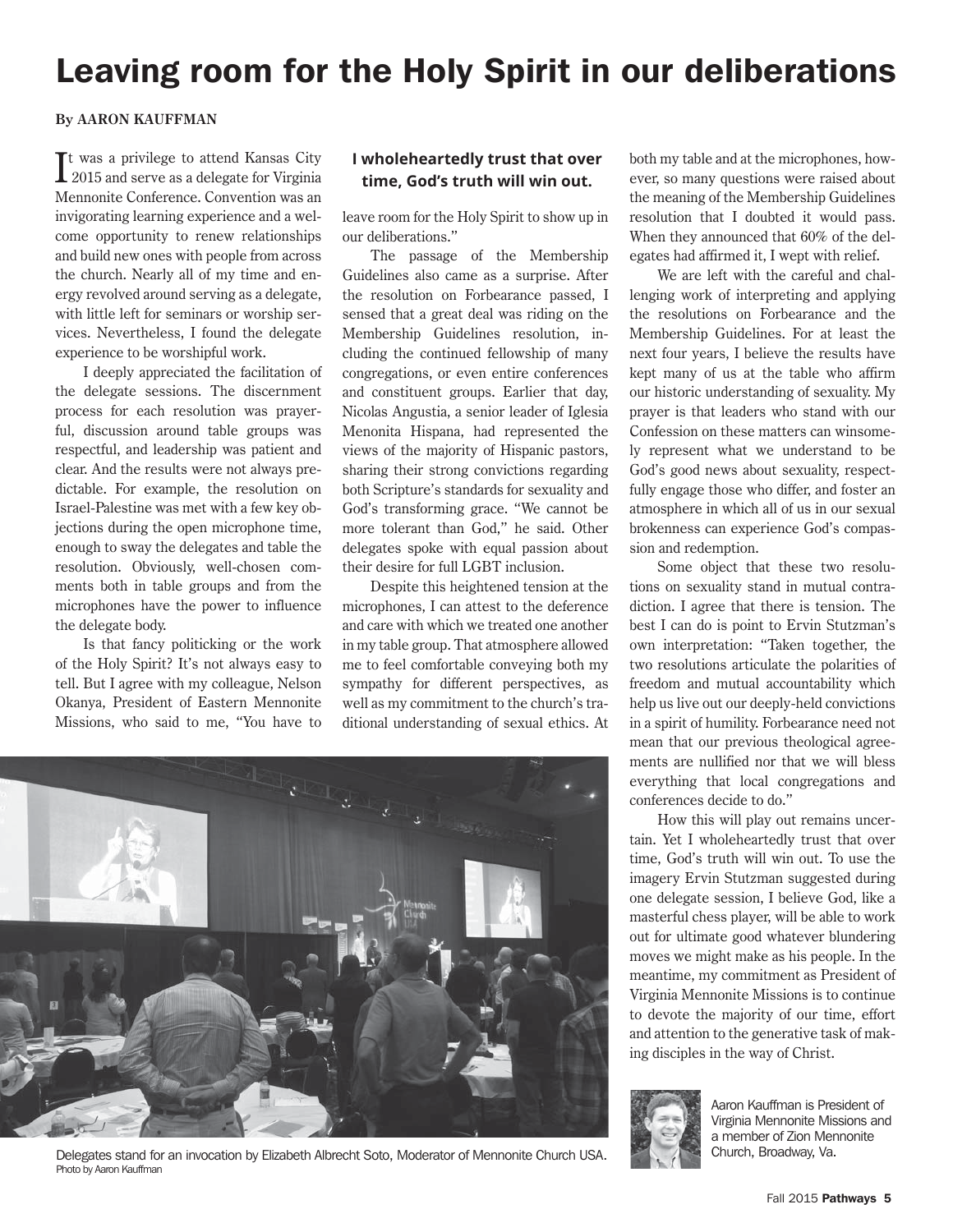### What will the Anabaptist Mennonite witness in 2030 look like?

#### **By JENNIFER DAVIS SENSENIG**

What will the Anabaptist Mennonite<br>W witness in the United States look like in 15 years? This was a question that arrived unbidden as I considered the events of the Mennonite Church USA Convention in Kansas City this summer.

As a congregational delegate and table leader to the assembly, I prepared by meeting with the two other delegates from our congregation, Brian Martin Burkholder and Jennifer Murch. We read the resolutions, participated in a webinar led by the Executive Director of Mennonite Church USA Ervin Stutzman, and prayed.

A gift of the Holy Spirit in the time of preparation was that I was also helping a Ministry Inquiry Program student from Goshen College, Jenae Longenecker, become better acquainted with the broader church as well.

I was moved by the way in which the delegates were asked to work. There was a prayerful, focused intentionality about our discussions. Mennonite Church USA has truly begun to incorporate some of the dimensions of "worshipful work" in the way our delegates serve.

Our congregation, Community Mennonite Church, had discussed and endorsed two of the resolutions prior to the assembly, so we were familiar with both

the *Faithful Witness Amidst Endless War* and the Israel-Palestine resolutions. The resolutions related to same-gender relationships and sexual abuse prevention were also topics that our congregation had engaged intentionally in recent years with a congregational discernment process and the Safe Church program.

I found, however, that this primary del-

egate agenda was not necessarily familiar ground for all our MC USA congregations. I wondered how many delegates were engaging these issues for the first time in a focused way only because they were denominational resolutions.

In 2030, I don't think we will tell the story of the Anabaptist-Mennonite witness in North America in relationship to

fully engaged MISSIONAL CHURCH IN AN ANABAPTIST VOICE

the resolutions passed or tabled in 2015. My hope is that we will remember that in

delegates received a copy of *Fully Engaged: Missional Church in an Anabaptist Voice* and began to re-engage the opportunities before us as congregations. If you haven't read

2015 all our MC USA

this book, order a copy and commit to reading it with at least one other person from your congregation. Each chapter is by a member of MC USA who is helping us live the gospel of Jesus Christ in our society.

We won't all do this in the same way, but we have the same inspiration, namely the Spirit of Jesus Christ our Lord, and can encourage one another in this calling.



Jennifer Davis Sensenig is pastor of Community Mennonite Church, Harrisonburg, Va.

### Meaningful conversations and connections

**By PATSY SEITZ**

 $A$ s I had never been to a Mennonite<br>Church USA Convention before, I was positively impacted by the strong sense of connection to the broader church at Kansas City. Serving as a delegate on behalf of Eastern Mennonite School, even as heavy as it was, allowed me to identify with my "siblings" all over the country.

I purposely sat at meal tables by myself and waited to see who would sit down. This arrangement allowed me to have meaningful conversations with a number of persons. One conversation in particular will remain with me. I ate with a man in his thirties who was from a North Carolina church. He had been drawn to an Anabaptist church because he desired to belong to a church that recognizes the call Jesus gives us to love

our enemies through peace and justice. I know that I will also have a stronger connection to other Mennonite institutions as I serve a particular one here in Virginia.

I also value having had a "front row seat" to the tumultuous week, in which the delegate assembly and many others wrestled with our church polity. Yes, it was heavy, and yes, it's abundantly clear that we are divided as a church not only in how we view same-sex attraction but also in how we should move forward. As the conversation and discernment continues, I am glad to have been part of this process.



Patsy Seitz is Director of Academics at Eastern Mennonite<br>School, Harrisonburg, Va.



Alex Awad speaks during a delegate session in Kansas City. Photo by Aaron Kauffman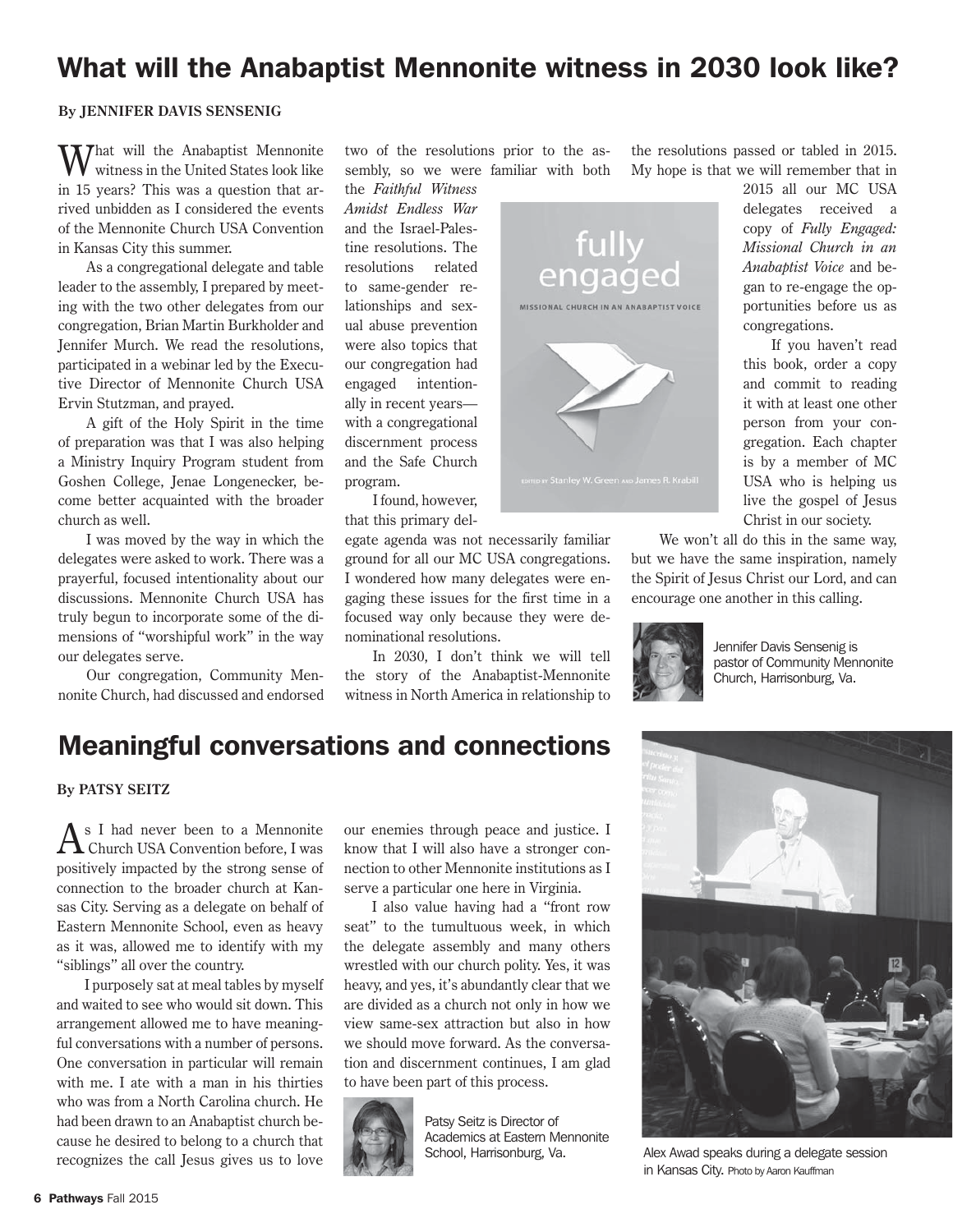### More church records requested by the Conference Archives

#### **By HAROLD HUBER**

 $\prod_{\text{Pathways}}$ , I listed nine categories of ma-*Pathways*, I listed nine categories of materials that the Conference Archives deems valuable for preservation. They are the most important and of the most value for historians. But there are eight more kinds of materials that we would also like:

- **Significant correspondence.** The congregational historian should decide which pieces are the most important. (If some are sensitive, the Archives will handle them with restrictions.)
- **Brochures and promotional materials**, including programs and special events, such as an ordination or building dedication.
- **Newspaper clippings of members' activities.** These can include obituaries of members, attenders and leaders. Please pencil the name of the newspaper and date of clipping in the margin.
- **Photographs.** Include documentation of who appears in them.
- **Records of anniversaries**, especially significant ones such as 50th, 100th, etc. Please include related programs and papers of historical value.
- **Legal papers**, contracts, real estate records and other official documents no longer needed in the church office.
- **An occasional CD/cassette** of a Sunday morning or a special service.

**• Records of non-church activities**, such as child care programs, food pantries, or others.

If you have any questions, please contact me at the Archives. My office hours are usually Mondays and Thursdays, 9 a.m. to noon and 1 to 3 p.m.

Call me at (540) 432-4169 or email at harold.huber@virginiaconference.org



Harold Huber is the Virginia Mennonite Conference Archivist.

### EMU's Sustainable Food Initiative expands beyond borders

#### **By DAVID BRENNAN**

Then Tyler Eshleman took the helm of Eastern Mennonite University's sputtering student-led Sustainable Food Initiative (SFI) last year, his goals were modest: to return the weed-choked campus gardens to their former glory.

Now Eshleman and six work-study students not only have the gardens brimming with produce, but are sharing the group's mission beyond campus borders.

One of SFI's key relationships has been with the Farm at Willow Run just minutes from campus. The farm is owned by the Virginia Mennonite Retirement Community (VMRC), and was once the property of former EMU president Myron Augsburger and his wife, Esther.

Tom Brenneman, the market garden coordinator at VMRC, has been working with VMRC's dining services director Tobie Bow on a farm-to-table renaissance with the help of SFI students. Produce gathered by SFI workers from 1.5 acres of cultivated land is delivered directly to VMRC kitchens.

"Without the labor from SFI, this really couldn't have happened," said VMRC resident Cal Redekop, who often works side by side with the students. "The Farm at



As the early summer sun begins to rise over The Farm at Willow Run, students involved in Eastern Mennonite University's Sustainable Food Initiative club pick green beans. The farm is owned by Virginia Mennonite Retirement Community, and the vegetables help feed the residents. Photo by Michael Sheeler/EMU

Willow Run really provides almost unlimited opportunity to bring different generations together around common concerns, like how we raise our food or how we might show better reverence toward the earth."

"The farm-to-table initiative makes good sense for VMRC," said Judith Trumbo, VMRC president and CEO. "As an advocate for aging well, VMRC continues to identify ways to help people live healthier lifestyles. We are pleased to have the support of EMU students to make the farm a success."



David Brennan is a freelance writer, working with Eastern Mennonite University.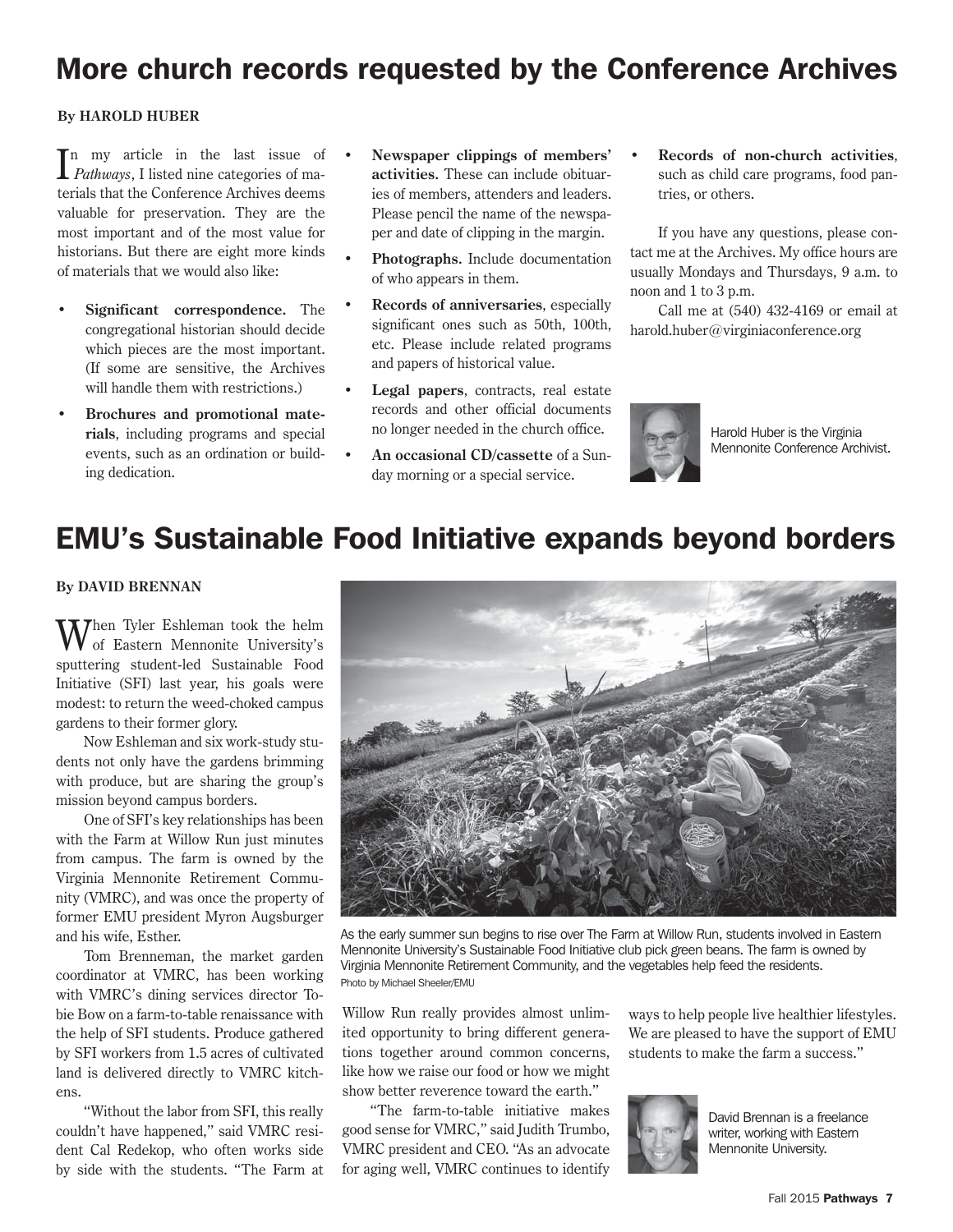# Tethered to Jesus

#### **By KENT KAUFFMAN**

Highland Summer Camps are not the only youth camps held at Highland Retreat. In fact, we host nine week-long summer youth camps which are not run by Highland staff.

Camp Pearl, a ministry of New Life Russian Baptist Church, takes place at Highland twice each summer. Pastor Victor Visotsky had a vision for a camp that would reach beyond his own church family. He began advertising in stores with ties to ethnic Russians. Now, 85% of the children who attend Victor's camp have no affiliation with his church.

Chris Seiders runs a camp for children from regional Church of God congregations, which involves Christian teaching and worship, Bible quizzing, and a lot of fun. This year's theme was being resurrected with Christ, with balloons as a major object lesson.

Each year, the Mid-Atlantic Kachin Christian Fellowship draws families and children together from across the eastern



A highlight of this year's Church of God camp was a ride in a tethered hot air balloon. Courtesy of author

and central US. In addition to Christian discipleship, there is a strong cultural and language component: the children worship, speak, and study their native Kachin language. Kachin is the northernmost state in Myanmar (Burma), and hosts the largest Christian minority in the country.

We are delight that these camps and six others make good use of Highland's facilities each summer.



Kent Kauffman is Executive Director of Highland Retreat.



Lauren Morris, director of dining services at Mennowood, shows how to prepare some fresh, seasonal fruit during a Fun with Food cooking demonstration. Courtesy of author

### Feeling fresh in Mennowood's kitchen

#### **By JON ALDRIDGE**

One appliance in the kitchen at Menno-wood Retirement Community gets a lot less use than the rest: the freezer. That's because Mennowood boasts a truly fresh, scratch kitchen.

A fresh, scratch kitchen means that all veggies come in fresh, all baked goods are made in house with flour and sugar, and all soups are made from scratch; no frozen lasagnas or desserts are allowed.

Mennowood's fresh kitchen is brainchild of Lauren Morris, director of dining services. Lauren has been cooking for over 30 years. She honed her culinary skills at Johnson & Wales University, where she received a Bachelor of Science in culinary arts and restaurant management. Lauren is also a ServSafe certified instructor, so all of our cooks received the most up-to-date training in food handling.

Lauren's passion for fresh food extends beyond the kitchen. Every month she hosts a "Fun with Food" fresh-cooking demonstration for our residents and families.

She also offers a seasonal farmer's market with fresh picked fruits and veggies available to residents. To involve Mennowood's other cooks, Lauren has "bake offs" where the cooks put the best dishes up to a panel of resident judges who award bragging rights to Mennowood's "top cook."

For our residents a homemade meal time is family time; at Mennowood we want our residents to have as much family time as possible!



Jon Aldridge is Director of Marketing and Admissions for Mennowood Retirement Community, Newport News, Va.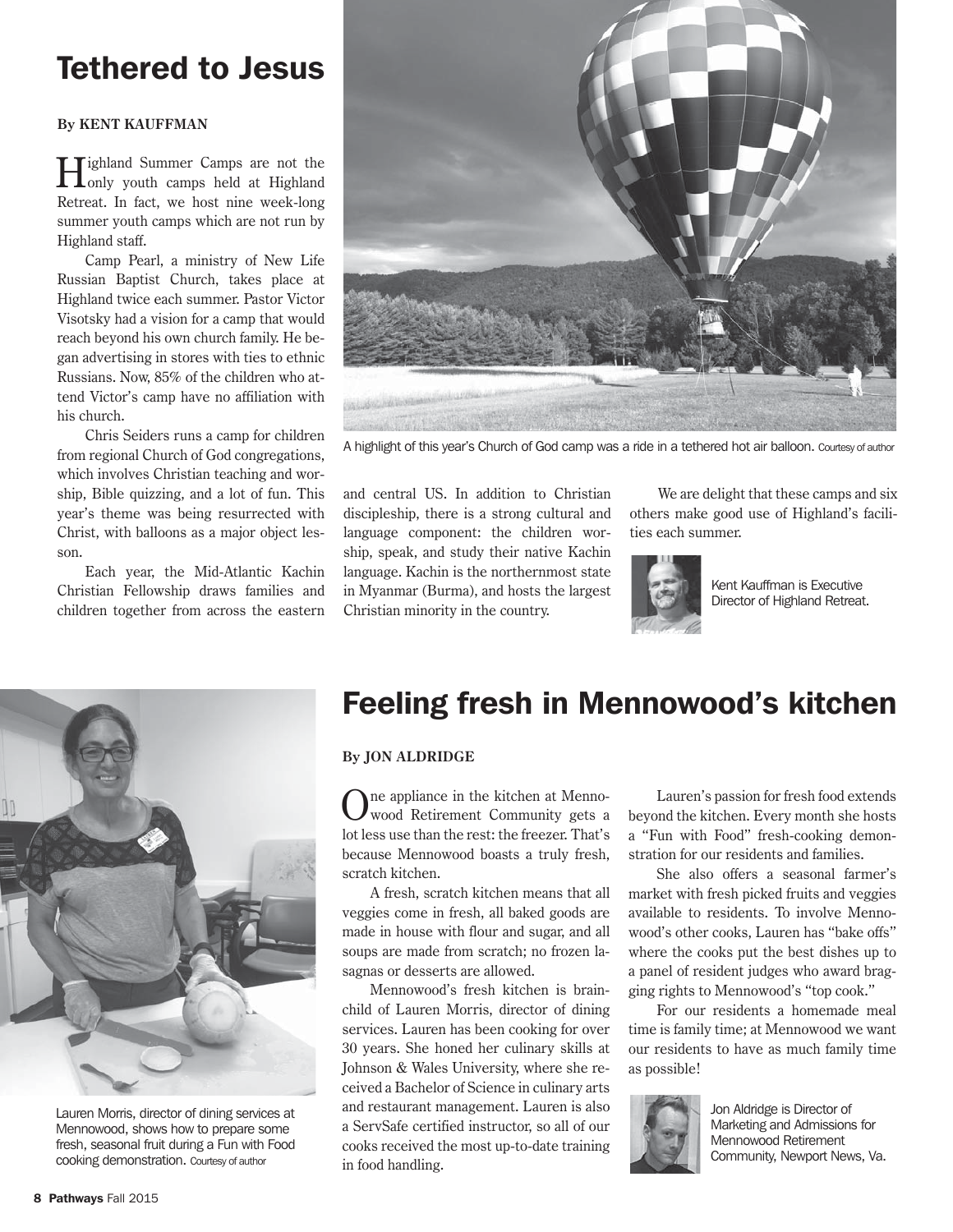

Eastern Mennonite School's faculty and staff for the 2015-2016 school year. Courtesy of author

### Eastern Mennonite School welcomes new faculty and staff

**By MARY GOLDEN-HUGHES**

Eastern Mennonite School is pleased to announce the following faculty and staff changes effective this academic school year:

**Choral Music:** Jared Stutzman, who previously taught strings and English 8 at EMS has been hired at Music Director. In this role Jared will direct Chamber Choir, Touring Choir, Senior Choir and Junior Choirs and will direct the high school orchestral program.

**Strings:** Maria Lorcas has been hired to teach 6th & 7th grade strings. An accomplished and acclaimed violinist, Maria comes to us most recently from the EMU Preparatory Music Program and the Shenandoah Valley Youth Orchestra, where she remains as Conductor.

**English 8:** Jodi Hertzler, EMS College & Career Counselor, has been hired to teach English 8 in addition to her counseling duties. Jodi will teach approximately 5/6th of English 8 with Director of Academics Patsy Seitz serving as a guest instructor for special units.

**Mathematics:** Laura Hershey has been hired to teach high school mathematics. She formerly taught mathematics at Elkton Middle School and anticipates the opportunity to teach at the high school level.

**Admissions Counselor:** Marsha Thomas has been hired as K-12 Admissions Counselor. Marsha comes to EMS with an extensive sales, marketing, customer service and programming background, having worked most recently as a broker for Kline May Realty.

**Community Relations Coordinator:** Mary Kaye Slonaker has been hired part-time to plan K-12 special events and community outreach through the Advancement department. Mary Kaye has a degree in marketing and broad experience in sales and program management and implementation.

**Associate Director of Development:** Diana Berkshire will remain in this role in the Advancement department, but has chosen to reduce her hours to focus on Alumni Board support and outreach. She will work with Mary Kaye Slonaker on initiatives such as Homecoming and Centennial event planning.

**Dining Hall Manager:** Katrina Didot was hired last winter as our Dining Hall Manager. In her role, Katrina plans and organizes our school lunch program as well as catering for special events. As owner of A Bowl of Good restaurant, Katrina brings extensive experience to EMS as well as creative and innovative ideas for cuisine and building community.

**Front Office Manager:** Christine Fairfield was hired last spring as the Main Campus Front Office Manager. The first "face and voice" of the school, Christine is integral in parent and faculty communication and facilitating organizational needs.

Please join us in welcoming these employees to their new roles. More information about EMS is at easternmennoniteschoool.org or call (540) 236-6000.



Mary Golden-Hughes is Director of Advancement for Eastern Mennonite School, Harrisonburg, Va.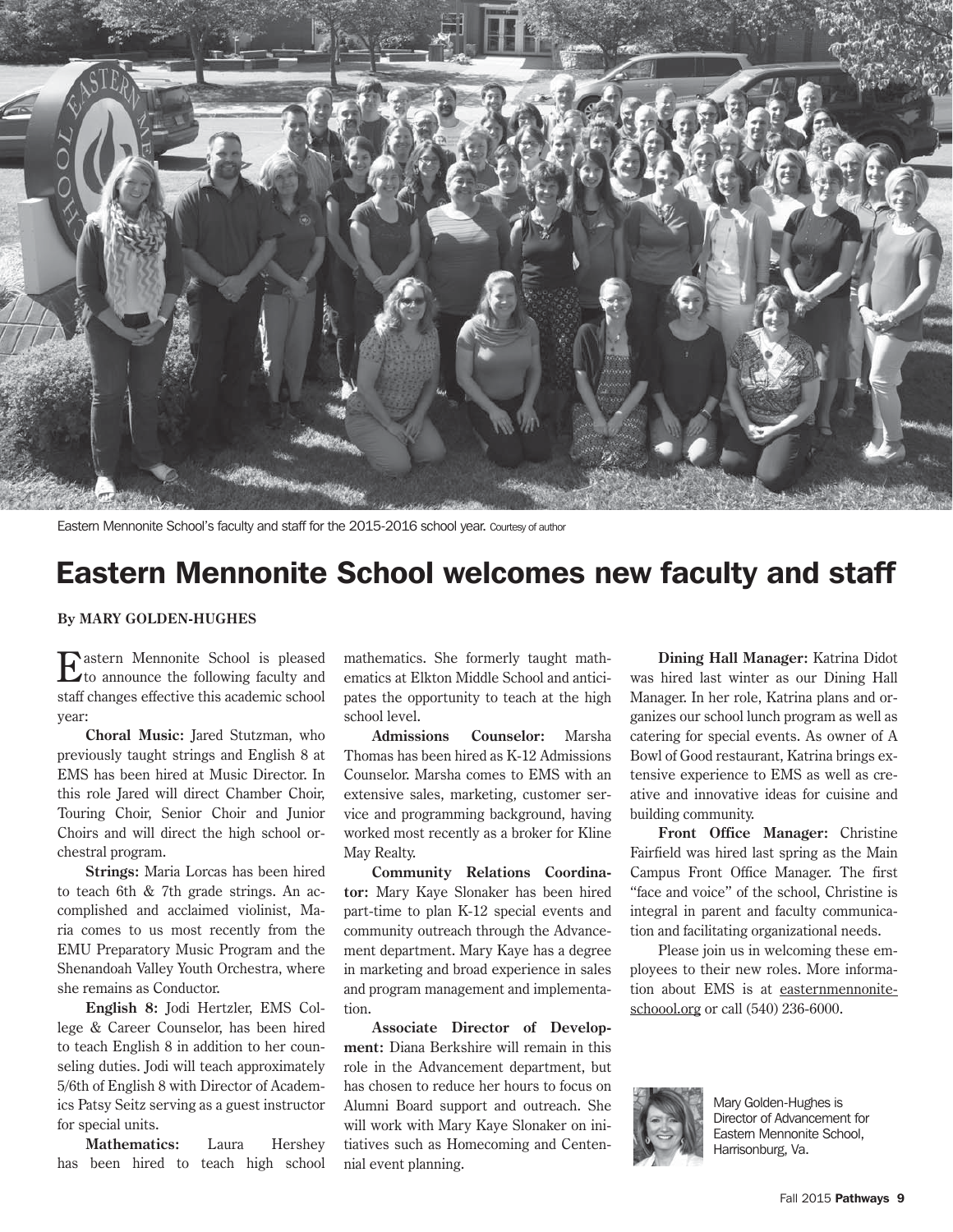### Waynesboro Mennonite Church's new visions for mission

#### **By HOWARD MILLER**

Carrie (not her real name) was incar-cerated in Middle River jail when her daughter was tragically killed in an accident. She came to *Celebrate Recovery,* hosted at Waynesboro Mennonite Church (WMC), broken from years of self-indulgence and reckless living.

Over the next several months, she found support, strength and healing as she began a new walk in Christ. Carrie has been a growing Christian for several years now. Her life has been an encouragement to our church, speaking to the power of Christ's redemption for all of us.



#### **Celebrate Recovery**

Responding to a need in the congregation, a small group began meeting in 2007 to pray and become familiar with *Celebrate Recovery* materials. This small beginning

has led to a faithful meeting that worships, prays together and works through the 12 steps of Alcoholics Anonymous each week. We have now opened our lives to dozens of persons who have found a safe place to face their hurts, habits and hang-ups.

Carrie and others have helped us at WMC to gain a new vision for mission in our own community.

We seek to see the people who come to us through gracefilled eyes and are experiencing a growing understanding of

God's heart. We seek to lovingly invite everyone to receive deliverance, healing and salvation. This motivates us more and more, and this conviction is leading us to believe that the mission of God is the heart of our call as a church.

Over the past decade, we have been seeking a clearer vision based on the incarnation of Jesus. We gather to be sustained by worship, to nurture a warm, growing, daily spiritual walk together and to

give ourselves for God's purposes of bringing healing and hope to those who are alienated from him.

The growing desire of Waynesboro Mennonite Church is to be an embodied, incarnational presence, knowing that we are in a community where many persons do not yet know the wonderful love of Jesus.

Our prayer is that God's love would help us to see beyond any arbitrary labels assigned to people, and instead to see each person through the eyes of God.

Every Sunday morning, we close our gathered time together with this benediction: "In the power of the Holy Spirit, we now go into the world, our mission field, to fulfill our calling as the people of God, the body of Christ."



Seth and Theresa Crissman are helping the Waynesboro church share the Good News with children through Kids Club. Courtesy photo



Joyce Crissman has recently begun serving at Waynesboro Mennonite Church as a ministry intern for one year, through the tranSend program of VMMissions. Courtesy photo

#### **Launching a neighborhood Kids Club**

As Waynesboro Mennonite Church is learning to be shaped by God's mission locally, another new ministry has emerged. Near end of August, WMC church members went door to door to give a personal invitation to a block party on their church property. Neighbors were invited together to share food and talk about the coming children's opportunity.

Children and parents living nearby are hearing the news; a weekly Kids Club will soon be hosted in their Waynesboro neighborhood.

Waynesboro's steps forward in mission are a partnership with Virginia Mennonite Missions in two new ways. Local mission workers Seth and Theresa Crissman are helping to equip WMC to share the Good News with children through Kids Club and Seth's sister, Joyce Crissman has begun serving WMC as a one year, ministry intern through VMMissions local tranSend program. Joyce's particular focus is on children's ministry.

USA Ministries is a shared program of Virginia Mennonite Conference and VMMissions, with Director Skip Tobin serving with both agencies.



Howard Miller is pastor of Waynesboro Mennonite Church.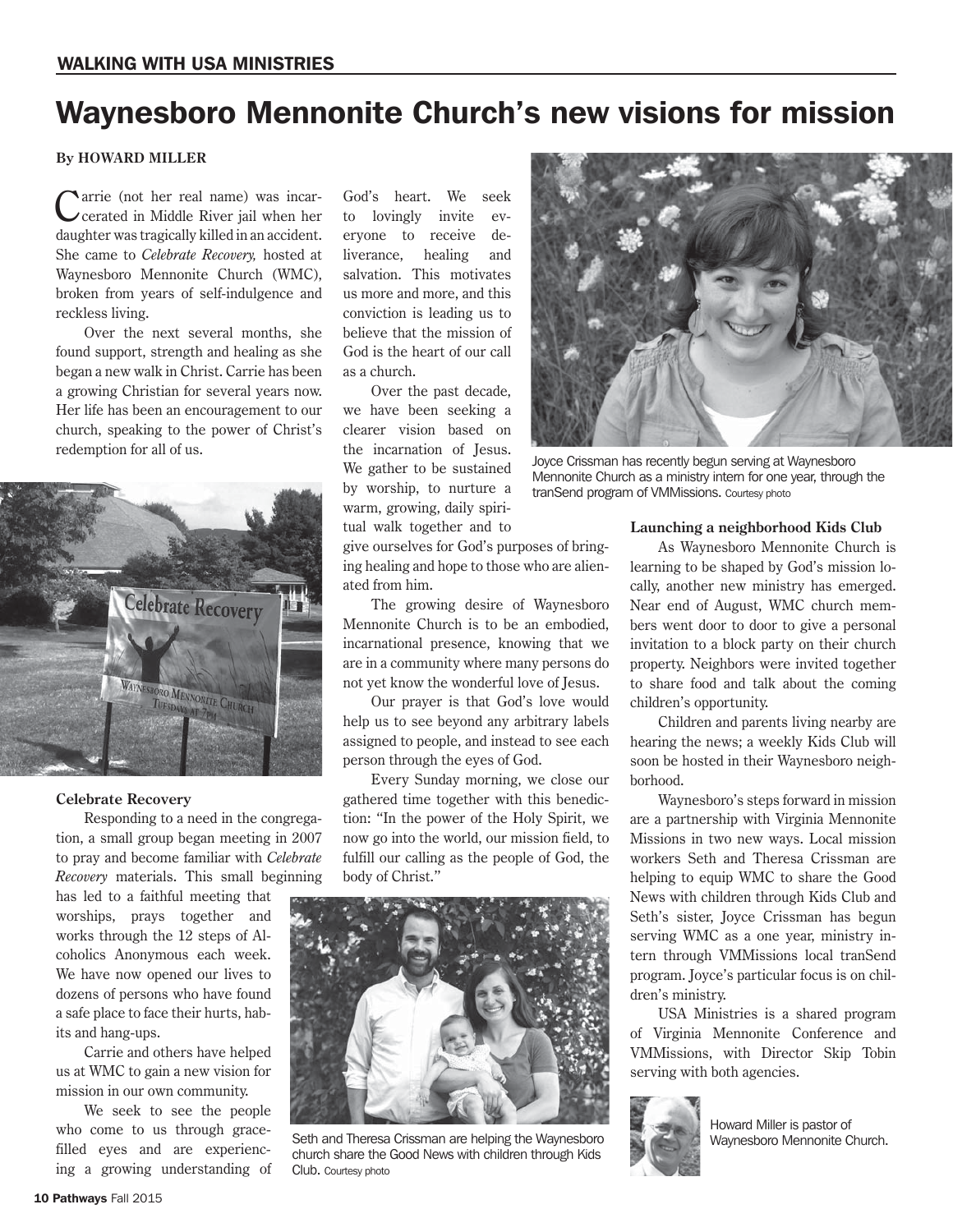# Traveling to Mennonite World Conference, 1952 and today

#### **By ELWOOD YODER**

In the summer of 1952, Deacon John H.<br>Alger and his wife Anna traveled from Alger and his wife Anna traveled from their farm in Broadway, Virginia, to Mennonite World Conference in Basel, Switzerland. They sailed to Europe on the Queen Mary, an ocean going ship with approximately six hundred passengers. The Algers traveled with Bishop Timothy Showalter and his wife Susie, also from Broadway, Va. The couples had joined a tour group led by Harold S. Bender, chairman of Mennonite World Conference. The Showalters and Algers paid \$225 each for the three week trip, which included the Conference, August 10- 15, 1952.

About six hundred Mennonites attended the 1952 World Conference in Basel, a third who were delegates, with 55 delegates from the Mennonite Church in the United States. John H. Alger and Timothy Showalter were two of seven delegates representing Virginia Mennonite Conference, along with Truman H. Brunk, Joseph R. Driver, Chester K. Lehman, Daniel W. Lehman, and John R. Mumaw. Half of the attendees were from North America, and



Debora Agustinus, from Indonesia, sang *O Prince of Peace*, in Javanese, from HWB #15, at Pennsylvania 2015. Photo by Elwood Yoder



CUNARD STEAMSHIP COMPANY. R. M. S. "QUEEN MARY."

A postcard from Timothy Showalter's collection in the Virginia Mennonite Conference Archives that shows the ship that he and other Mennonites sailed to Europe on in 1952. Courtesy of author

the other half from European countries. A few Mennonite missionaries from Africa, China, and India attended, but only two indigenous Mennonites from outside Europe and North America attended, representing Paraguay and Indonesia.

In 1952, there were less than thirty countries with a Mennonite congregation; in 2015 there are over sixty countries with Mennonite congregations. The main language at the 1952 Mennonite World Conference was German; the main languages of the 2015 Pennsylvania meeting were Spanish, English, and French. The only singing group at the 1952 World Conference from outside Europe was a college choir from Kansas, while at Pennsylvania 2015, two African choirs performed, and the musical ensemble that led worship on stage came from nine countries. Between 1952 and 2015, attendance at World Conference increased fourteen-fold, from around 600 to 8,454 attendees.

Traveling to Mennonite World Conference is more than a decision about whether to go by ship, plane, or car. It's a journey into the inspiring international mosaic of a growing global Anabaptist world community. It's traveling into a global communion that includes more Mennonites from Africa than North America. While one Indonesian attended the 1952 Conference, an Indonesian woman sang with the 2015 praise team, and the next World Conference in six years will be held among Mennonite mega churches in Indonesia, with church buildings large enough to host thousands.

In contrast to the 1952 conference in Switzlerland, the 2015 World Conference was an international event. This speaks to how God is working in the world today. The powerful message of Pastor Nzuzi Mukawa, from the Democratic Republic of Congo, and the equally thrilling English translation of his French sermon deeply moved the attendees. Speeches by young Anabaptists from the global south encouraged listeners to walk with God.

Future World Conferences will never be like the one the Algers and Showalters attended in 1952, though World Conference in twelve years will likely return to Switzerland, where the Anabaptist movement began nearly five hundred years ago. By God's help, it's a journey I want to make.



Elwood Yoder teaches Bible and Social Studies at Eastern Mennonite School, Harrisonburg, Va.